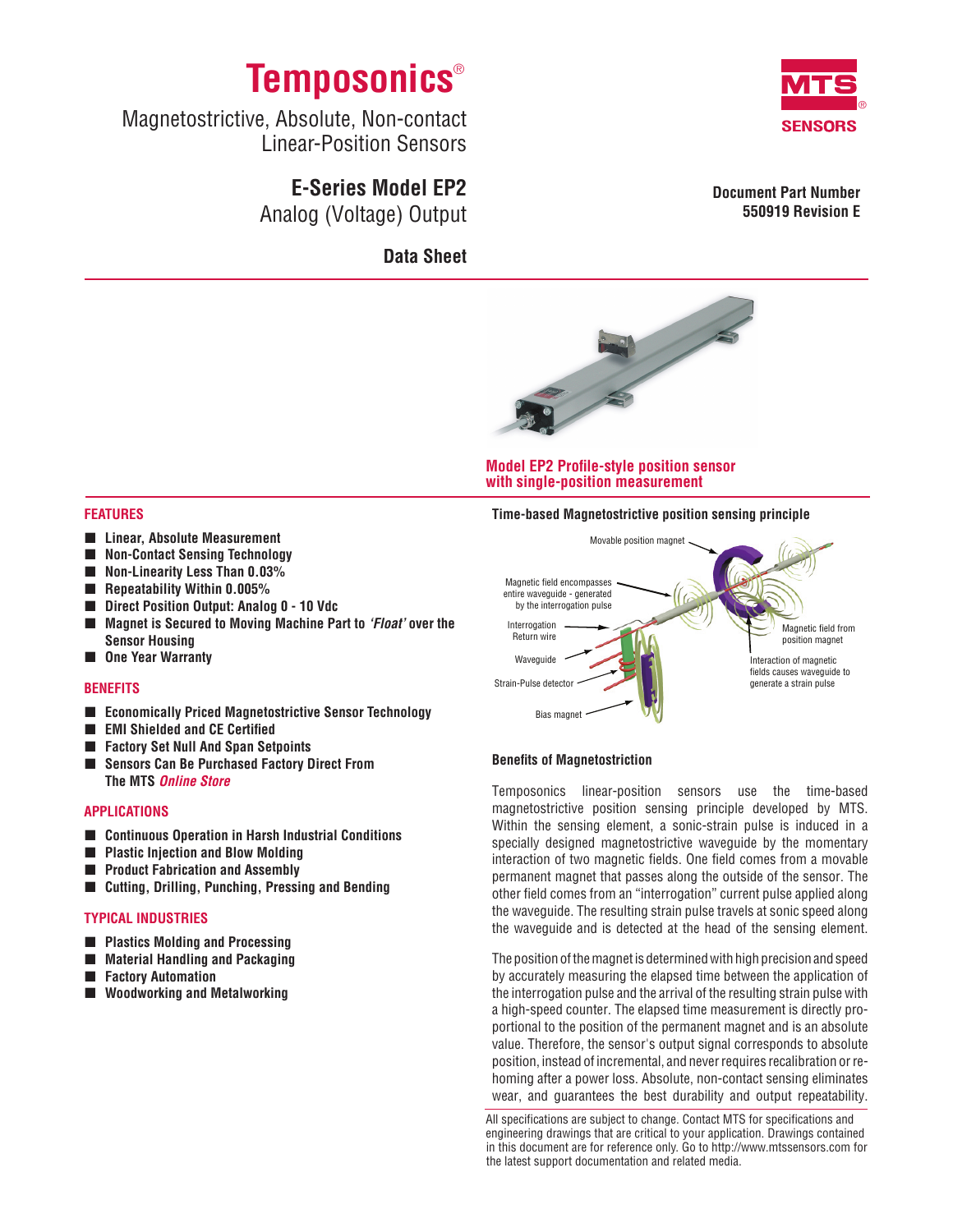# **E-Series Model EP2 Sensor, Analog Output Product Overview and Specifications**

## **Product overview**

MTS Sensors continues to establish new performance standards for low-cost, fully-industrial, durable position sensors using the widely preferred magnetostrictive technology. This principle for accurate and non-contact measurement of linear-position sensing was developed 30 years ago by MTS and is used with outstanding success in a large variety of industrial applications.

The E-Series Model EP2 sensor with analog output can be ordered from the MTS *Online Store* at *http://www.mtssensorsstore.com*

## **Product specifications**

| <b>Parameters</b>                       | <b>Specifications</b>                                                                                                                                                                                                                                  |  |
|-----------------------------------------|--------------------------------------------------------------------------------------------------------------------------------------------------------------------------------------------------------------------------------------------------------|--|
| <b>OUTPUT</b>                           |                                                                                                                                                                                                                                                        |  |
| <b>Measured output</b><br>variable:     | Position                                                                                                                                                                                                                                               |  |
| <b>Resolution:</b>                      | Infinite, restricted by output ripple                                                                                                                                                                                                                  |  |
| <b>Non-linearity:</b>                   | $<$ $\pm$ 0.03% full stroke<br>$(minimum \pm 90 \mu m)$                                                                                                                                                                                                |  |
| <b>Repeatability:</b>                   | $\leq$ ± 0.005% full stroke<br>(minimum $\pm$ 2.5 µm)                                                                                                                                                                                                  |  |
| <b>Analog Output:</b>                   | Voltage:<br>0 to 10 Vdc<br>(Controller input resistance RL > 5k ohms)                                                                                                                                                                                  |  |
| <b>Position</b><br>measurement:         | <b>Measurement Stroke lengths:</b><br>4, 6, 9, 12, 15, 18, 21, 24, 30, 36, 42, 48,<br>54, and 60 in.<br>Contact factory for custom stroke lengths.                                                                                                     |  |
|                                         | <b>Update Frequency:</b><br>$>1.5$ kHz                                                                                                                                                                                                                 |  |
| <b>ELECTRONICS</b>                      |                                                                                                                                                                                                                                                        |  |
| <b>Operating</b><br>voltage:            | +24 Vdc nominal: $-15\%$ or $+20\%$<br>Polarity protection: up to -30 Vdc<br>Overvoltage protection: up to 36 Vdc<br>Current drain: 50 - 140 mA<br>(Stroke length dependent)<br>Dielectric withstand voltage: 500 Vdc<br>(DC ground to machine ground) |  |
| <b>ENVIRONMENTAL</b>                    |                                                                                                                                                                                                                                                        |  |
| <b>Operating</b><br>conditions:         | <b>Operating temperature:</b><br>-40 °C (-40 °F) to 75 °C (167 °F)<br>Relative humidity: 90% no condensation                                                                                                                                           |  |
| <b>EMC</b> test:                        | Emissions: IEC/EN 50081-1<br>Immunity: IEC/EN 50082-2<br>IEC/EN 61000-4-2/3/4/6, criterium A, CE<br>qualified                                                                                                                                          |  |
| <b>Shock rating:</b>                    | 50 g (single hit)/<br>IEC standard 60068-2-27 (survivability)                                                                                                                                                                                          |  |
| <b>Vibration rating:</b>                | 5 g/10 to 2000 Hz, IEC standard 60068-2-6<br>(operational)                                                                                                                                                                                             |  |
| <b>Wiring</b>                           |                                                                                                                                                                                                                                                        |  |
| <b>Connection type:</b>                 | Integral cable                                                                                                                                                                                                                                         |  |
| <b>PROFILE STYLE SENSOR (MODEL EP2)</b> |                                                                                                                                                                                                                                                        |  |
| Sealing:                                | IP 67                                                                                                                                                                                                                                                  |  |
| <b>Sensor extrusion:</b>                | Aluminum                                                                                                                                                                                                                                               |  |
| <b>Mounting:</b>                        | Any orientation. Adjustable mounting feet.                                                                                                                                                                                                             |  |
| <b>Magnet type:</b>                     | Block magnet with stamped metal carrier                                                                                                                                                                                                                |  |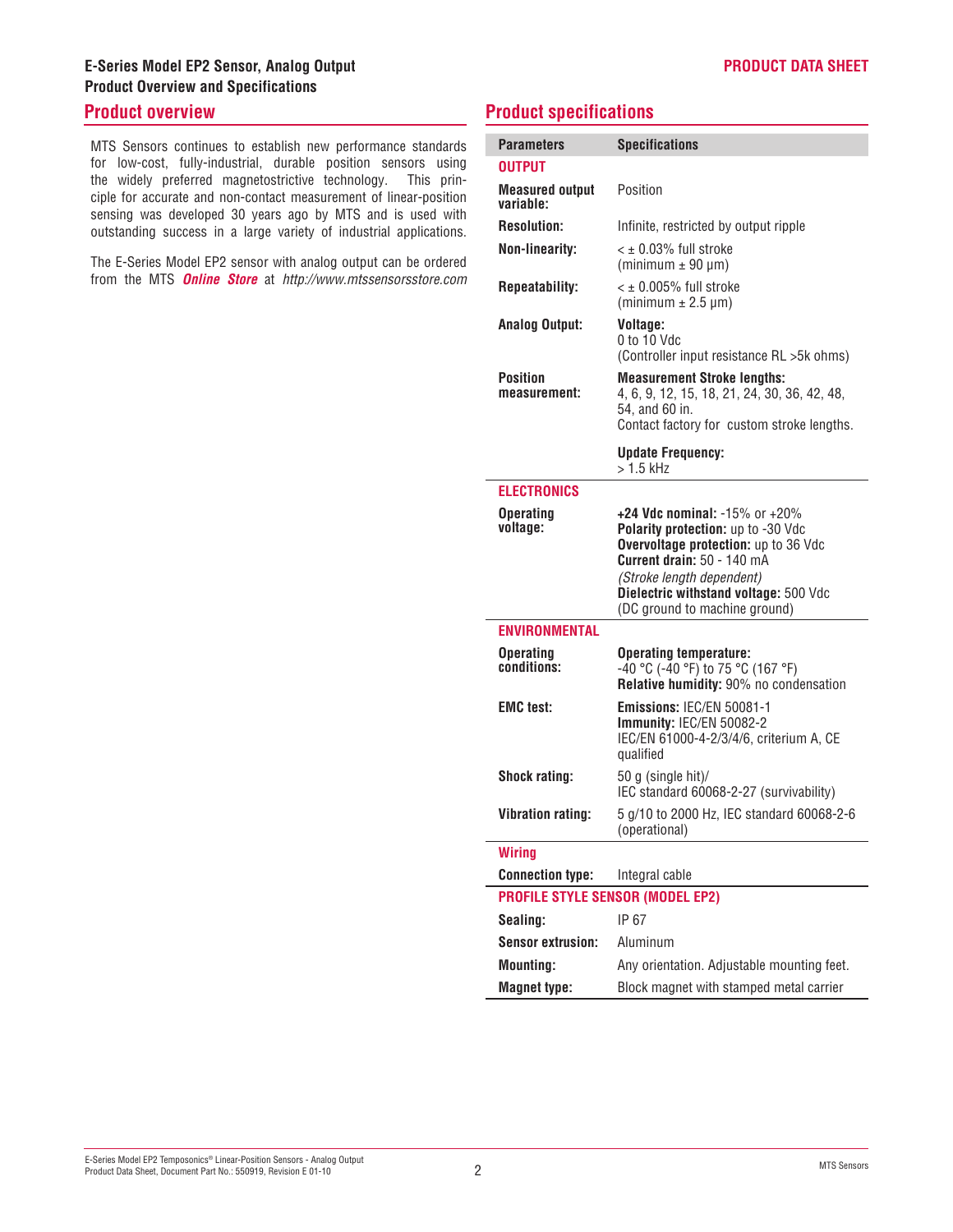### **Product Data Sheet**

## **Output**

The Temposonics E-Series Model EP2 analog output sensor comes standard with integrated analog conditioning electronics. The sensor can be connected to a control system or indicator directly without the need for an additional interface. Built-in microelectronics produce a continuous voltage output that is proportional to the magnet position. The active measurement stroke range is factory set *(see 'Figure 1')*.



**Figure 1.** Active stroke length (measuring range)

## **Model EP2 profile-style sensor (analog output) dimension references**

### **Model EP2, profile-style sensor with Block, Style L Magnet**

*Drawing is for reference only, contact applications engineering for tolerance specific information.*





## **Standard magnet (Model EP2)**

### **One Block magnet included with Model EP2 sensor**

The *Style L 'block' magnet (part no.: 252887)* mounts on the moving machine part and travels just above the sensor's extrusion. The magnet can be mounted using ferrous metal screws on a customer supplied mounting plate or flat surface of the machine's moving part. The mounting plate or machine's moving part can not extend beyond 11 mm (0.43 in.) from the top of the magnet, unless it is made of non-ferrous material. The magnet should be installed in a perpendicular orientation relative to the top surface of the sensor extrusion (see *'Figure 2' on page 3)*. Optimal performance is achieved when this orientation remains consistent throughout the full measurement stroke range.

# **STANDARD POSITION MAGNET (One Magnet included with each Model EP2 sensor)**

(Drawing dimensions are for reference only)

| <b>Magnet</b> | <b>Magnet dimensions</b>                                                                                                                                                                                                                                                          | <b>Description</b>                                                 | <b>Part number</b> |
|---------------|-----------------------------------------------------------------------------------------------------------------------------------------------------------------------------------------------------------------------------------------------------------------------------------|--------------------------------------------------------------------|--------------------|
|               | 4.5 mm (0.18 in.)<br>$-6$ mm (0.24 in.)<br>$19.5$ mm<br>$(0.77 \text{ in.})$<br>$-20$ mm (0.79 in.)<br>$11 \,\mathrm{mm}$<br>$(0.43 \text{ in.})$<br>モチリ<br>'nп<br>$2 \, \text{mm}$<br>$13.5$ mm<br>31 mm<br>$(0.08 \text{ in.})$<br>$(0.53 \text{ in.})$<br>(1.22 in.)<br>radius | <b>Block magnet, Style L</b><br>For Model EP2 profile-style sensor | 252887             |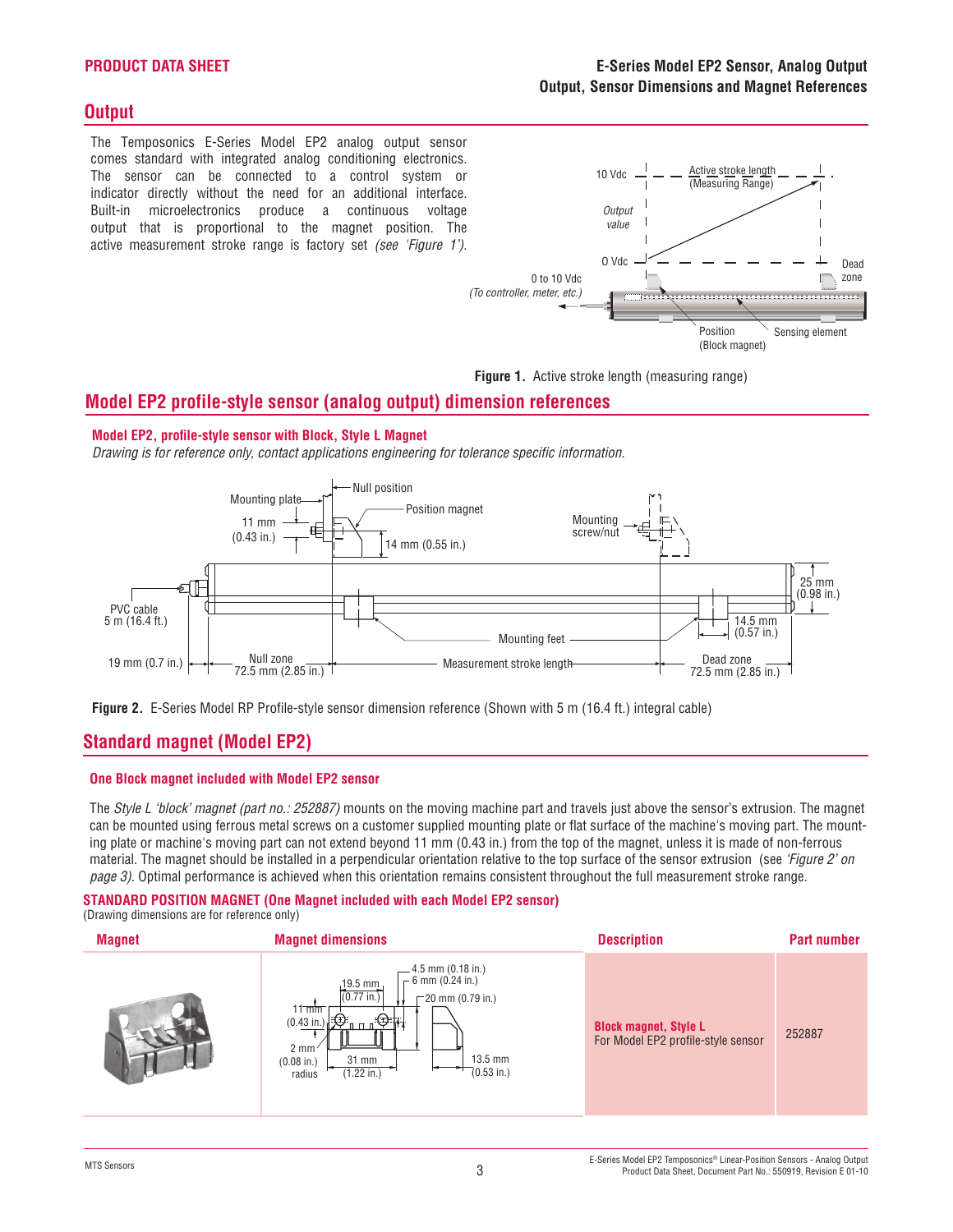### **Sensor mounting**

### **MODEL EP2 SENSOR MOUNTING**

Temposonics model EP2 profile-style sensors are mounted onto a flat straight surface of the machine with moveable mounting feet. A pair (2) mounting feet are provided with each sensor. Two additional mounting feet (part no. 400802) are included for measurement stroke lengths greater than 48 inches.

Mounting feet slide into side grooves and should be evenly distributed along the sensor extrusion to best secure the sensor for each particular application.

| Notes: |                                                                                                                                                                                      |  |
|--------|--------------------------------------------------------------------------------------------------------------------------------------------------------------------------------------|--|
|        | Additional mounting feet can be ordered separately.<br>2. MTS recommends using 10-32 cap screws (customer supplied) at a maximum torque of 44 in. Ibs. when fastening mounting feet. |  |



## **Wiring and integral cable connection**

### **E-Series EP2 analog sensor - integral cable**

The E-Series Model EP2 sensor connects directly to a controller, meter, etc. via 5 m (16.4 ft). PVC cable shown in *'Figure 3'*. Wiring color and signal functions are described in *'Table 1'*.



| Wire color   | Signal                                                                                                        |
|--------------|---------------------------------------------------------------------------------------------------------------|
| Green        | $0$ to 10 Vdc                                                                                                 |
| <b>Brown</b> | $+24$ Vdc (-15% / $+20%$ )                                                                                    |
| White        | DC Ground (0 Vdc)                                                                                             |
| Shield       | Connected to sensor housing (Appropriate)<br>grounding of cable shield is required at the<br>controller end). |
|              |                                                                                                               |

**Table 1.** EP2 analog sensor cable wiring diagram

**Figure 3.** EP2 analog sensor Integral cable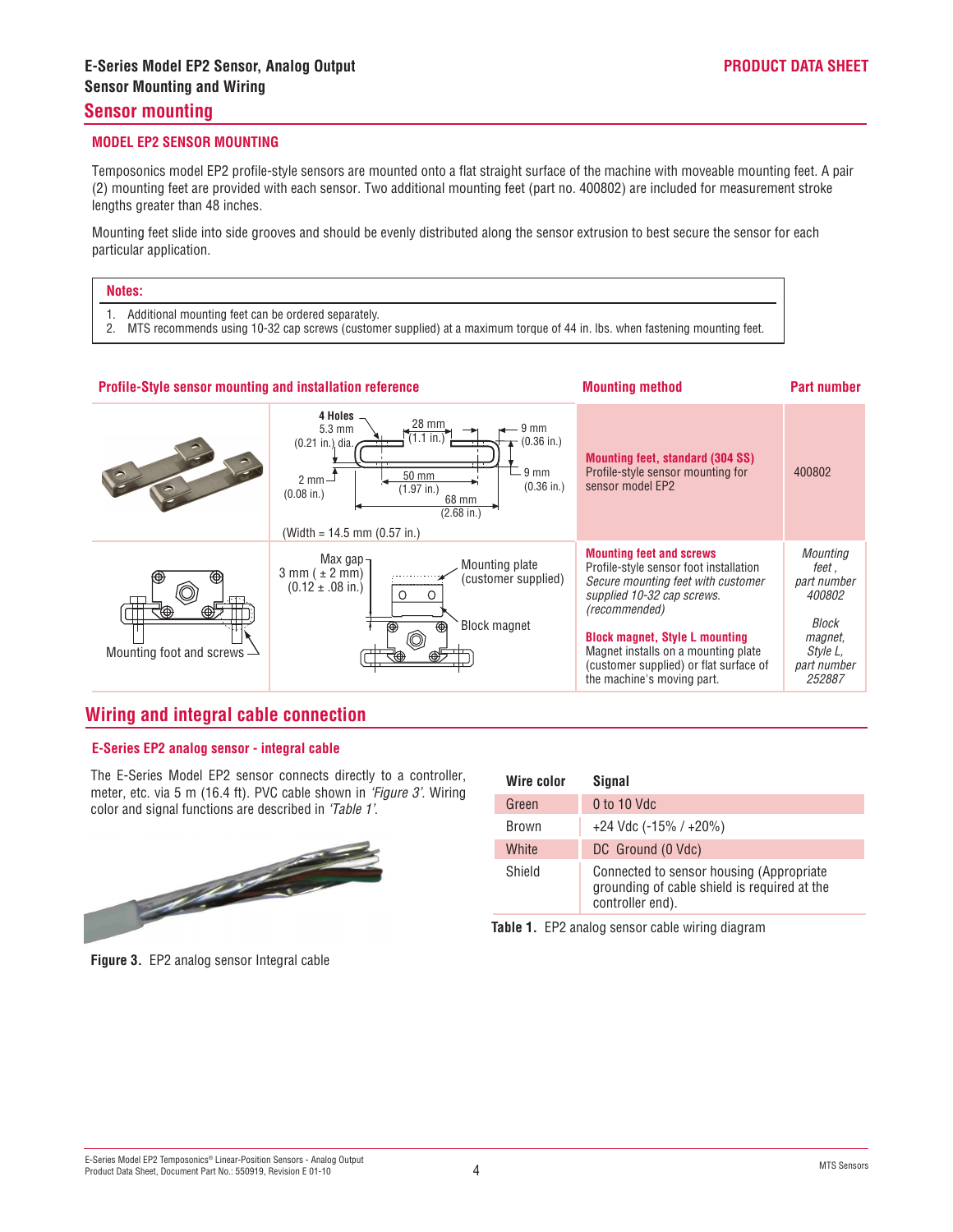### **Product Data Sheet**

### **E-Series Model EP2 Sensor, Analog Output Ordering Information**

Use the order matrix below to configure your Model EP2 analog sensor order number. Contact the factory for custom sensor orders. E-Series Model EP2 sensors with analog output ordered can be purchased from the MTS *Online Store* at: *http://www.mtssensorsstore.com*